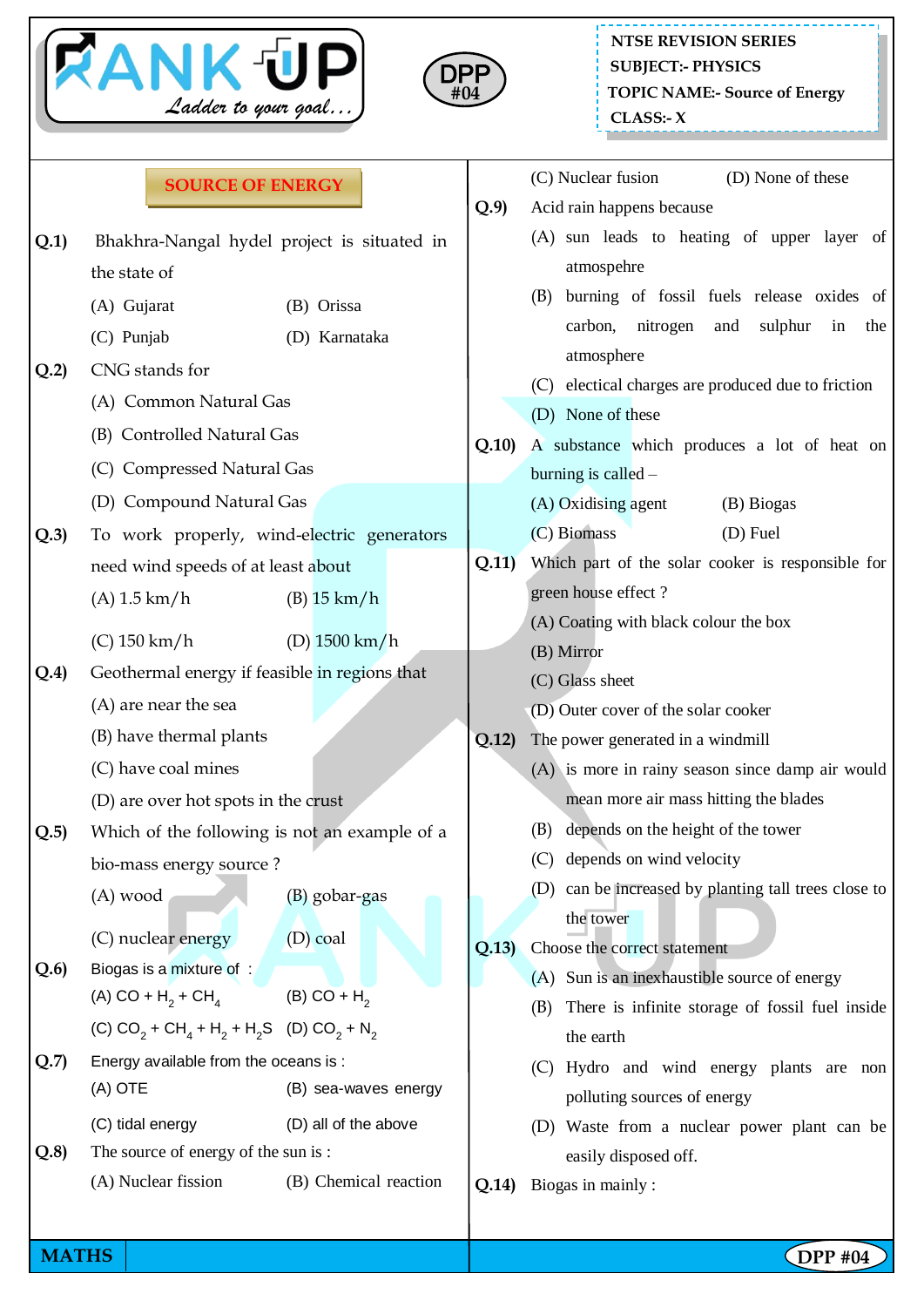



|       | (A) $CH_4 + CO_2$                                                               | (B) $C_2H_6 + CO_2$ | Q.23) |                                                        | India exploded her first underground nuclear         |  |
|-------|---------------------------------------------------------------------------------|---------------------|-------|--------------------------------------------------------|------------------------------------------------------|--|
|       | (C) $CH_4 + NO_2$                                                               | (D) None of these   |       | device $at -$                                          |                                                      |  |
| Q.15  | To produce biogass in a biogas plant, we need :                                 |                     |       | (A) Kota                                               | (B) Ranchi                                           |  |
|       | (A) Oxygen but not mater                                                        |                     |       | (C) Jaipur                                             | (D) Pokhran                                          |  |
|       | (B) Water but not oxygen                                                        |                     | Q.24  | The maximum temperature that can be attained in a      |                                                      |  |
|       | (C) Oxygen and water                                                            |                     |       | box type solar cooker is -                             |                                                      |  |
|       | (D) neither oxygen nor water<br>When steam is passed over hot coke, it produces |                     |       | $(A) 200^{\circ}C$                                     | $(B) 140^{\circ}C$                                   |  |
| Q.16  |                                                                                 |                     |       | $(C) 80$ <sup>o</sup> $C$                              | (D) $250^{\circ}$ C                                  |  |
|       | (A) producer gas<br>(B) water gas                                               |                     | Q.25  | Solar constant is -                                    |                                                      |  |
|       | (C) laughing gas                                                                | (D) coal gas        |       | $(1) 140 Wm^{-2}$                                      | (B) $1.4 \text{Wm}^{-2}$                             |  |
| Q.17  | India's uranium supply comes mainly from the                                    |                     |       | (C) 1.4 KWm <sup>-2</sup>                              | (D) 1.4 $MWm^{-2}$                                   |  |
|       | Jaduguda mines in                                                               |                     | Q.26  |                                                        | The solar constant at a place is $1.4KW/m^2$ . How   |  |
|       | (A) Jharkhand                                                                   | (B) Madhya Pradesh  |       |                                                        | much solar energy will be received at this place per |  |
| Q.18) | (C) Maharashtra                                                                 | (D) none of these   |       | second over an area of $5m^2$ .                        |                                                      |  |
|       | An atom bomb is based on the principle of                                       |                     |       | $(A)$ 7KW                                              | $(B)$ 6.5 KW                                         |  |
|       | (A) nuclear fission                                                             |                     |       | $(C)$ 5 KW                                             | $(D)$ 0.7 KW                                         |  |
|       | (B) nuclear fusion                                                              |                     | Q.27  |                                                        | Solar constant is the amount of solar energy.        |  |
|       | (C) the liquid drop model                                                       |                     |       |                                                        | (A) Per second by on square meter area.              |  |
|       | (D) none of these                                                               |                     |       |                                                        | (B) Per hour by one square kilometer area.           |  |
| Q.19  | The fuel used in nuclear power plants is                                        |                     |       | (C) Per minute by on square meter area.                |                                                      |  |
|       | $(A) U-235$                                                                     | $(B) U-238$         |       | (D) Per second by on square kilometer area.            |                                                      |  |
|       | $(C) U-236$                                                                     | (D) enriched U-235  | Q.28  |                                                        | Which of the following not used as a nuclear fuel?   |  |
| Q.20  | Nuclear Fusion reaction happens spontaneoubly in<br>(A) The core of the earth   |                     |       |                                                        | (A) Uranium (B) Theorium                             |  |
|       |                                                                                 |                     |       | (C) Plutonium                                          | (D) Titanium                                         |  |
|       | (B) The comerical nuclear reactor<br>(C) The atomosphere of the sun             |                     | Q.29  | Discovery of neutron was made by                       |                                                      |  |
|       |                                                                                 |                     |       | (A) Chadwick                                           | (B) Rutherford                                       |  |
|       | (D) The eruption of a volcano                                                   |                     |       | (C) Becquerel                                          | (D) Curie                                            |  |
| Q.21) | The sun's energy is due to $-$                                                  |                     | Q.30  | A positron is                                          |                                                      |  |
|       | (A) The nuclear fission of hydrogen                                             |                     |       | (A) ionised hydrogen atom                              |                                                      |  |
|       | (B) The nuclear fusion of hydrogen                                              |                     |       | ionised helium atom<br>(B)                             |                                                      |  |
|       | (C) The natural combustion of hydrogen                                          |                     |       | anti particle of electron having same mass but<br>(C)  |                                                      |  |
|       | (D) The nuclear fission uranium                                                 |                     |       | opposite and same quantity of charge as an<br>electron |                                                      |  |
| Q.22) | The fuel used in the nuclear reactor is                                         |                     |       |                                                        |                                                      |  |
|       | (A) cadmium                                                                     | (B) Radium          |       | None of these<br>(D)                                   |                                                      |  |
|       | (C) uranium                                                                     | (D) Theriums        |       |                                                        |                                                      |  |
|       |                                                                                 |                     |       |                                                        |                                                      |  |